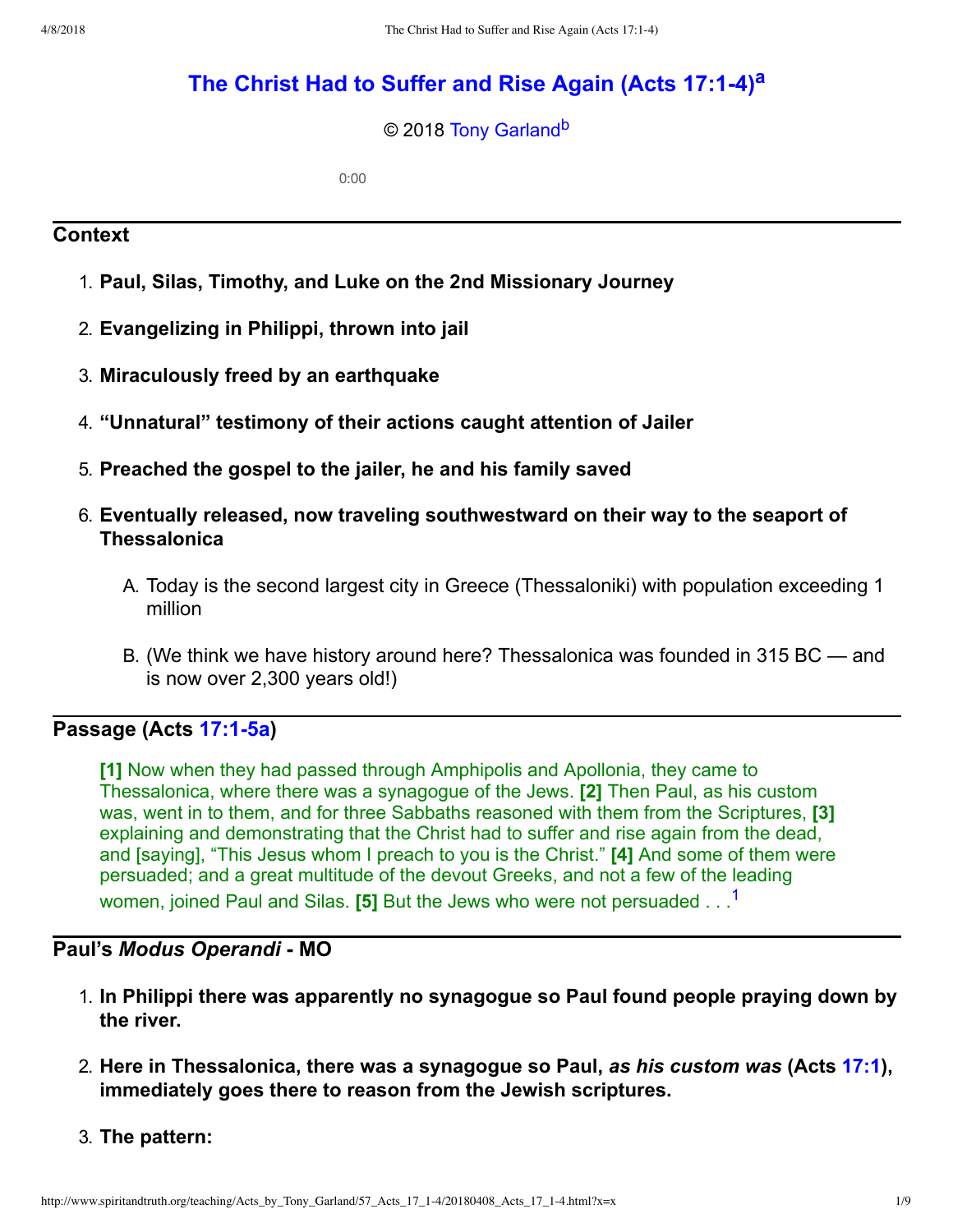- A. After recovering from his dramatic conversion, in Damascas Paul *immediately . . . preached Christ in the synagogues* (Acts [9:20](http://www.spiritandtruth.org/bibles/nasb/b44c009.htm#Acts_C9V20)).
- B. In Salamis, on Cypress, the first stop on the first missionary journey, *they preached the word of God in the synagogues of the Jews* (Acts [13:5](http://www.spiritandtruth.org/bibles/nasb/b44c013.htm#Acts_C13V5)).
- C. When they arrived in Antioch in Pisidia, they *went into the synagogue* and reasoned with the Jews in that city (Acts  $13:14-15$ ).
- D. Same story when they cam to Iconium (Acts [14:1\)](http://www.spiritandtruth.org/bibles/nasb/b44c014.htm#Acts_C14V1).
- 4. **Paul, the apostle to the Gentiles (Acts [9:15;](http://www.spiritandtruth.org/bibles/nasb/b44c009.htm#Acts_C9V15) [22:21;](http://www.spiritandtruth.org/bibles/nasb/b44c022.htm#Acts_C22V21) [26:17;](http://www.spiritandtruth.org/bibles/nasb/b44c026.htm#Acts_C26V17) Rom. [11:13](http://www.spiritandtruth.org/bibles/nasb/b45c011.htm#Rom._C11V13); 2Ti. [1:11](http://www.spiritandtruth.org/bibles/nasb/b55c001.htm#2Ti._C1V11)), never tired of trying to reach his fellow Jews (Rom. [9:23](http://www.spiritandtruth.org/bibles/nasb/b45c009.htm#Rom._C9V2)).**

**Paul's evangelistic approach:**

- 1. **Since the Jews accepted the Old Testament, "all one needed to do" was to show how Jesus fulfils Old Testament predictions . . . or was it?!**
- 2. *For three Sabbaths [Paul] reasoned with them from the Scriptures* **(Acts [17:2\)](http://www.spiritandtruth.org/bibles/nasb/b44c017.htm#Acts_C17V2).**
	- A. "Reasoned" is from **διαλέγομαι** [*dialegomai*], from which we get our English word *dialogue*.
		- I. The Greek term means to "discuss with reasonable discourse".<sup>[2](#page-7-1)</sup>

# 3. *explaining and demonstrating*

- <span id="page-1-1"></span><span id="page-1-0"></span>A. "Explaining" is from διανοίγω [dianoigō], which includes the idea of "to make open" as in opening one's mind to the truth.<sup>[3](#page-7-2)</sup>
- <span id="page-1-2"></span>B. "Demonstrating" is from **παρατίθεμαι** [*paratithemai*], "to show something to be true".<sup>[4](#page-7-3)</sup>

# 4. **This is the essence of apologetics**

- A. As Paul would later write to Timothy
	- I. *But sanctify the Lord God in your hearts, and always [be] ready to [give] a* defense ( $\overline{a}$ πολογίαν [apologian]) to everyone who asks you a reason (λόγον *[logon]) for the hope that is in you, with meekness and fear;* (1Pe. [3:15\)](http://www.spiritandtruth.org/bibles/nasb/b60c003.htm#1Pe._C3V15)
	- II. When they ask us the *reason* (λόγον [*logon*]) for our hope, then we *reason* (διαλέγομαι [dialegomai]) with them—just like Paul does here.
	- III. We have a "reasoned dialogue" using *words* → **λογος** [*logos*]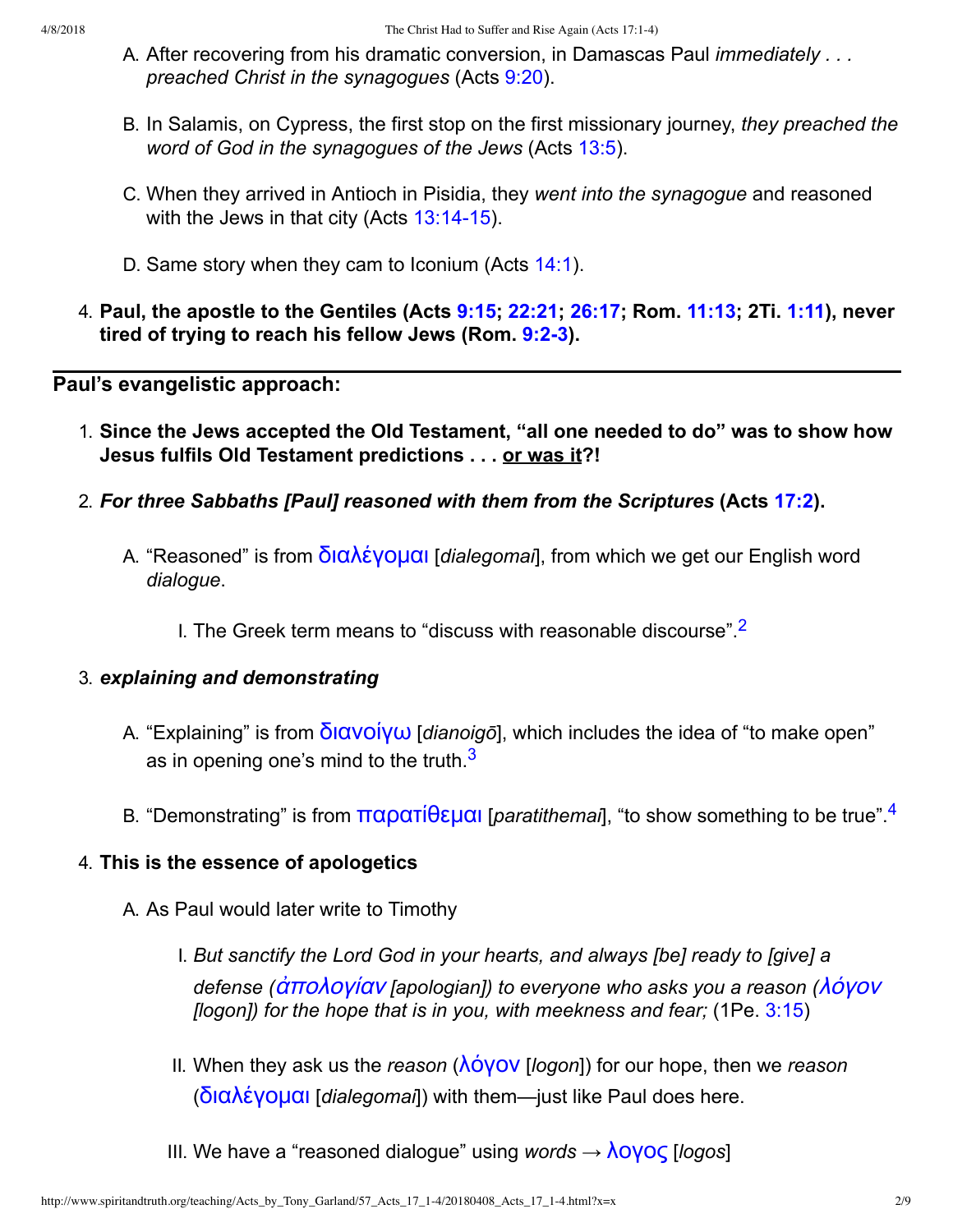- 5. **Now some of you may be thinking I don't know how to do that . . . I'm not skilled enough for this apologetics stuff!**
	- A. Not so: and here's why
		- I. The Holy Spirit will use whatever you've got witness how God used Balaam's donkey (Num. 22:28-20).
		- II. The most advanced, detailed, formidable presentation of *the reason* for your hope isn't enough to convince those whose hearts are hardened.
		- III. A simplistic, but genuine presentation of *the reason* for your hope will be sufficient in the hands of the Holy Spirit for those who are truly seeking.
		- IV. It's not so much about *your skill*, but more about *the preparation of the heart* of the one listening.
	- B. As we've seen before and we'll see in the passage before us, no less an apologist than the Apostle Paul—full of the Holy Spirit and an absolute expert on the Old Testament is only able to persuade some.
	- C. The rest of the Jews were not persuaded (Acts [17:5a\)](http://www.spiritandtruth.org/bibles/nasb/b44c017.htm#Acts_C17V5).
	- D. God could not possibly have blessed them with a more persuasive presentation by a more capable presenter — yet they failed to believe.
	- E. The problem wasn't the need for better evidence or facts. The problem was the dark and hardened condition of the human heart.

### **According to the Scriptures**

- 1. **Paul** *reasoned . . . from the Scriptures . . . that the Christ had to suffer and rise again from the dead* **(Acts [17:3](http://www.spiritandtruth.org/bibles/nasb/b44c017.htm#Acts_C17V3)).**
	- A. "The Christ" the Messiah, the predicted Jewish individual found throughout the Old Testament.
	- B. *This Jesus whom I preached to you is the Christ* (Acts [17:3\)](http://www.spiritandtruth.org/bibles/nasb/b44c017.htm#Acts_C17V3).
		- I. Paul's logic:
			- a. Exhibit A The Jewish Scriptures predict the Messiah would die and rise again.
			- b. Exhibit B The life of Jesus of Nazareth matches those predictions.
			- c. THEREFORE: Jesus is "the Christ," the predicted Jewish Messiah.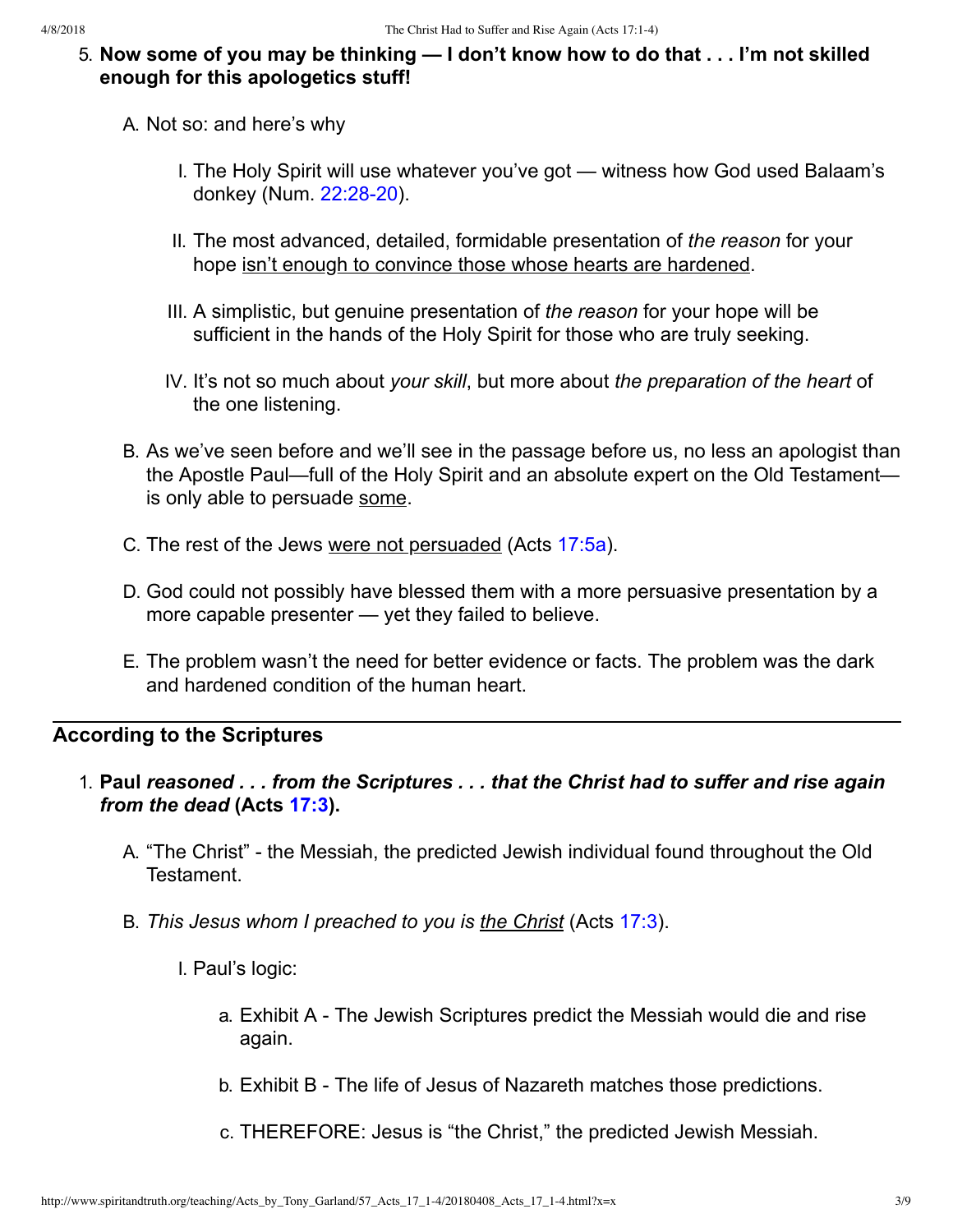### 2. **The Jewish Old Testament makes** *predictions*

- A. Since we are all trapped *within* time, none of us can accurately see what is coming next: we can't accurately predict the future.
- B. For a message to accurately describe the future, not just vaguely, but precisely—it would have to originate outside of time.
- C. It would form *objective evidence*, in written form, of the existence of God.
- D. Such is the nature of the Bible which contains detailed, accurate predictions, made hundreds of years in advance.
- E. We Christians know this as "biblical prophecy" the only true prophecy in existence.
- F. One such passage which matches Paul's description is found in the 53rd chapter of the prophet Isaiah, written at least 680 years before Christ.

### 3. **According to the Dead Sea Scrolls**

- A. Why the Dead Sea Scrolls
	- I. Discovered in 1947, containing numerous Biblical texts from the OT
	- II. Pushed back the date of our earliest OT manuscripts by an additional 1100 years
	- III. Contains the oldest complete copy of Isaiah in existence the "Great Isaiah Scroll"
	- IV. Date using both radiocarbon analysis and style of writing
		- a. Carbon-14 dated at least four times: 335-324 BC and 202-107 BC
		- b. Paleographic analysis: 150-100 BC
	- V. I'm telling you nothing you can't read from *Wikipedia*. [5](#page-7-4)
	- VI. Notice the dates: B. C. = BEFORE CHRIST by at least 100 years *according to secular science*.
	- VII. Whatever we might find about the Messiah in the Dead Sea Scrolls must have been written no later than one century before the birth of Jesus - in reality, it was written far earlier than this particular copy.
	- VIII. IF the scroll predicts details concerning the life of Jesus, THEN where did the message come from? Who knew and how?
- <span id="page-3-1"></span><span id="page-3-0"></span>B. Isaiah [53](http://www.spiritandtruth.org/bibles/nasb/b23c053.htm#Isa._C53V1) from the Dead Sea Scrolls<sup>[8](#page-7-5)</sup>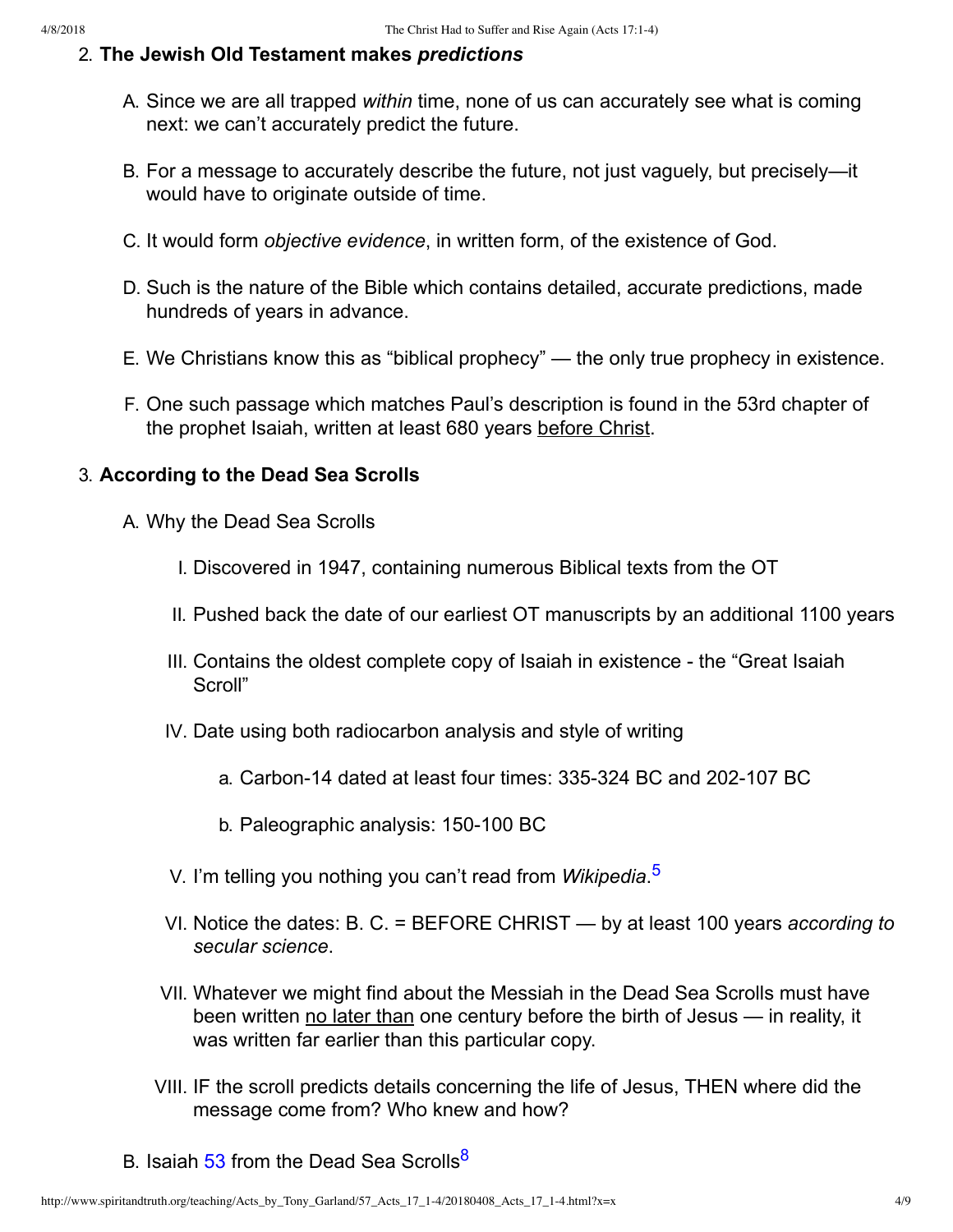See, my servant will prosper and he will be exalted and lifted up, and will be very high. Just as many were astonished at you—so was he marred in his appearance, more than any human, and his form beyond that of the sons of humans—so will he startle many nations. Kings will shut their mouths at him; for what had not been told them they will see; and what they had not heard they will understand. Who has believed our message? And to whom has the arm of the Lord been revealed? For he grew up before him like a tender plant, and like a root out of dry ground; he had no form and he had no majesty that we should look at him, and had no attractiveness that we should desire him. He was despised and rejected by others, and a man of sorrows, and familiar with suffering; and like one from whom people hide their faces and we despised him, and we did not value him. Surely he has born our sufferings, and carried our sorrows; yet we considered him stricken and struck down by God, and afflicted. But he was wounded for our transgressions, and he was crushed for our iniquities, and the punishment that made us whole was upon him, and by his bruises we are healed. All we like sheep have gone astray; we have turned, each of us, to his own way; and the Lord has laid on him the iniquity of us all. He was oppressed and he was afflicted, yet he did not open his mouth; like a lamb that is led to the slaughter, as a sheep that before its shearers is silent, so he did not open his mouth. From detention and judgment he was taken away and who can even think about his descendants? For he was cut off from the land of the living, he was stricken for the transgression of my people. Then they made his grave with the wicked, and with rich people his tomb—although he had done no violence, nor was any deceit in his mouth. Yet the Lord was willing to crush him, and he made him suffer. Although you make his soul an offering for sin, and he will see his offspring, and he will prolong his days, and the will of the Lord will triumph in his hand. Out of the suffering of his soul he will see light, and find satisfaction. And through his knowledge his servant, the righteous one, will make many righteous, and he will bear their iniquities. Therefore I will allot him a portion with the great, and he will divide the spoils with the strong; because he poured out his life to death, and was numbered with the transgressors; yet he bore the sins of many, and made intercession for their transgressions<sup>[9](#page-8-2)</sup>

- <span id="page-4-3"></span><span id="page-4-2"></span><span id="page-4-1"></span><span id="page-4-0"></span>I. The passage concerns the Jewish Messiah — early Jewish rabbis agree:
	- a. "All the ancient Jewish writings the Mishnah, the Gemara, (the Talmud), the Midrashim and many others — all regard this portion of Scripture as relating to the Messianic Person. The first rabbi to suggest otherwise was Rashi, around 1050 A.D. Every rabbi prior to Rashi, without exception, viewed this passage as describing Messiah."[10](#page-8-3)
	- b. Rabbi Moshe Le Sheich, in the late 1500's: ". . . our Rabbis with one voice accept and affirm the opinion that the prophet is speaking of King Messiah, and we shall ourselves also adher to the same view."<sup>[11](#page-8-4)</sup>
	- c. Rabbi Naphtali Ben Altschuler, 17th centry: ""I will now proceed to explain these verses of our own Messiah, who, God willing, will come speedily in our days!"<sup>[12](#page-8-5)</sup>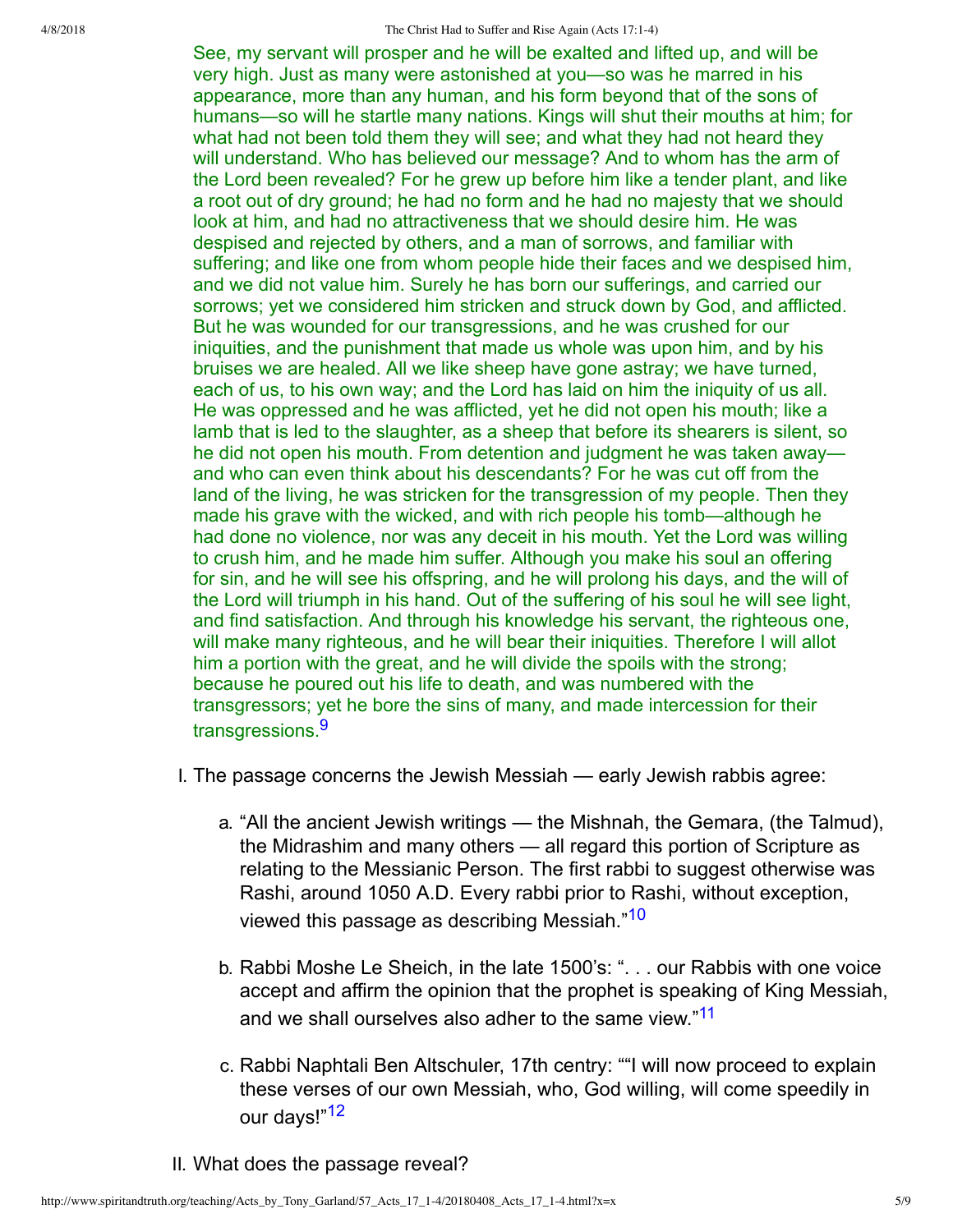- a. An individual who would be despised and rejected.
- b. An individual who would be punished and die for the transgressions of others.
- c. By the death of this individual, the transgressors are healed.
- d. The iniquity (sinful errors) of all men were to be laid upon this individual.
- e. The individual did not attempt to defend himself from the accusations brought against him.
- f. The individual was put to death. His death was associated with the sins of the people.
- g. The death of the individual was associated with both the wicked and the rich.
- h. The soul (life) of this individual was made an offering for sin. His death was required in order to atone for the sins of others.
- i. By his death, the individual will make many righteous.
- j. Even though the individual dies, "he will see his offspring and prolong his days" — somehow he lives again after his death.
- k. A Jewish individual.
- C. Who could this be?!!!
	- I. Was there ever an individual who was truly righteous (without sin)? Was he rejected? Did he undergo seeming defeat and die a cruel death? Was his death purposeful in that he bore the sins of others thereby reconciling them to God?
	- II. If we carefully study history, can we find any record of such a Jewish individual?
	- III. If one tried to summarize or restate the essence of this passage how might it be written?

<span id="page-5-0"></span>For God so loved the world that He gave His only begotten Son, that whoever believes in Him should not perish but have everlasting life. For God did not send His Son into the world to condemn the world, but that the world through Him might be saved.<sup>[13](#page-8-6)</sup>

 $-$  John 3:16-17

D. What have we seen?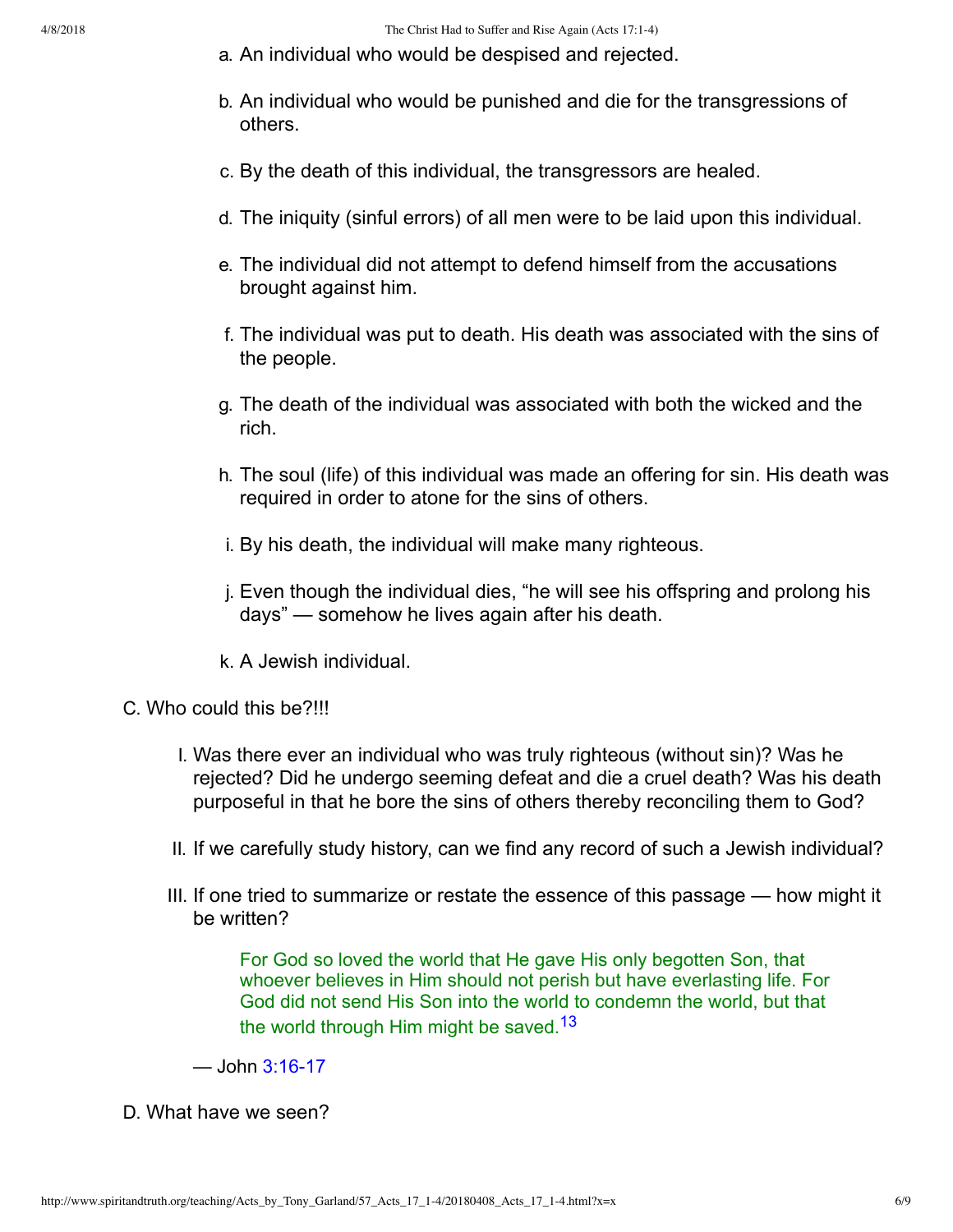- I. Archaeological evidence, dated by secular science, asserts this passage predates the birth of Jesus Christ.
- II. (We also have other written records which also prove the predictions were made in advance of his birth [e.g., the Septuagint].)
- III. There is no one known to history, other than Jesus Christ, who can claim this resumé.
- E. The inconvenient question
	- I. If this passage was written nearly 700 years BC, and found in archaeological remains no younger than 100 BC then . . .
	- II. . . . how can it describe the life of the very person who's birth defines the B.C. / A.D. boundary?
	- III. UNLESS we have here objective evidence of information originating outside of time.
	- IV. (As an aside: this is another reason why I place greater authority in the Bible's account of early history than the postulations of secular cosmology: prophecy trumps science which will never produce the likes of Isaiah [53](http://www.spiritandtruth.org/bibles/nasb/b23c053.htm#Isa._C53V1)!)

# **Objective evidence of the supernatural origin and ministry of Jesus the Christ**

- 1. **The claim of the skeptical: "Just give me some hard evidence that the Bible is what it claims to be and Jesus is Who He claims to be!"**
- 2. **Hard evidence that the Bible contains accurate predictive prophecy.**
- 3. **Hard evidence that the Jewish man, Jesus Christ, is the predicted Messiah of the Old Testament.**
- 4. **What more could a person need to believe?**

# **It's not [just] about evidence!**

- <span id="page-6-0"></span>1. **Stone edition of the Tanach: "53:10. That is, Israel. God replies to the nations that <u>Israel's</u> suffering was a punishment for its own sins; and when the people realize this and repent, they will be redeemed and rewarded. [emphasis added]"[14](#page-8-7)**
- 2. **Jewish Study Bible: "53.111a: . . . the servant is probably the nation Israel, and the nations are stunned that such an insignificant and lowly group turns out to have been so important to the divine plan. . . . [the] resurrection is probably a metaphor for the renewal of the nation at the end of the exile."[15](#page-8-8)**
- <span id="page-6-1"></span>3. **As in Paul's day, so it remains:** *[many of] the Jews were not persuaded* **(Acts [17:5](http://www.spiritandtruth.org/bibles/nasb/b44c017.htm#Acts_C17V5))**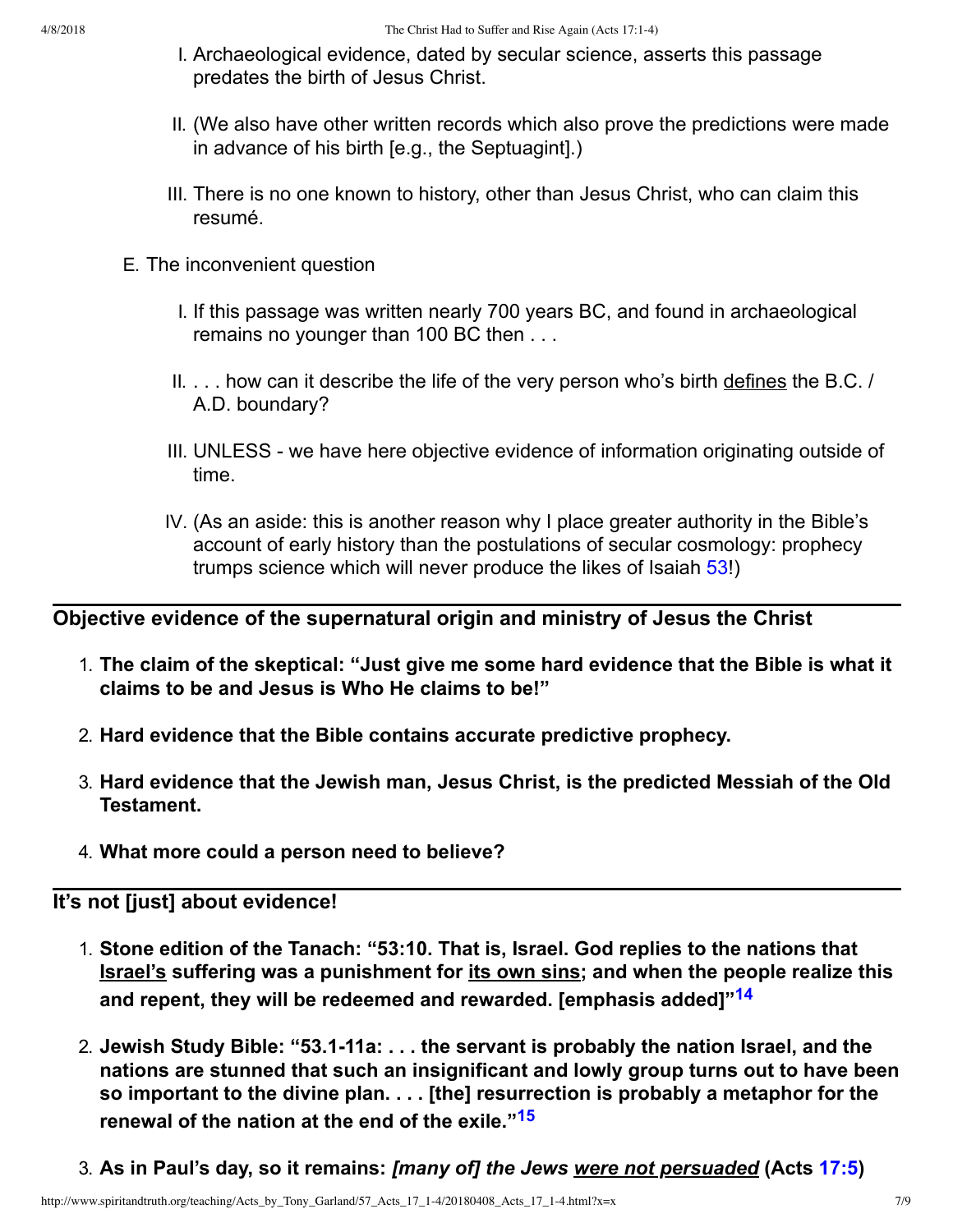- 4. **And so it is with several engineering friends of mine with whom I've shared this evidence found in the Dead Sea Scrolls.**
	- A. They claim to be "all about facts" and "evidence" and consider themselves as "unbiased and intelligent" — but they've already made the *a priori* decision that prophecy is impossible and God doesn't exist.
	- B. They won't allow *anything* to overturn their preference to ignore the Bible.
- 5. **The problem is the hardness and darkness of the human heart which would prefer to imagine it is independent from any claim of God**
	- A. As Charles Clough wittily puts it: "Atheists can't find God for the same reason criminals can't find police!"
- 6. **As Jesus observed:** *If they do not hear Moses and the prophets, neither will they be persuaded though one rise from the dead* **(Luke [16:31](http://www.spiritandtruth.org/bibles/nasb/b42c016.htm#Luke_C16V31)).**



<span id="page-7-10"></span><span id="page-7-6"></span>[SpiritAndTruth.org Scan Code](http://www.spiritandtruth.org/)<sup>[c](#page-8-9)</sup>

#### Endnotes:

- <span id="page-7-0"></span>[1.](#page-0-0) [NKJV,](#page-8-10) (Acts 17:1-5a)
- <span id="page-7-1"></span>[2.](#page-1-0) Ref-0617, #1363
- <span id="page-7-2"></span>[3.](#page-1-1) Ref-0617, #1380
- <span id="page-7-3"></span>[4.](#page-1-2) Ref-0617, #4192
- <span id="page-7-4"></span>[5.](#page-3-0) "The Isaiah Scroll, designated 1Qlsa and also known as the Great Isaiah Scroll, was found in a cave near the Dead Sea (Qumran Cave 1) with six other scrolls by Bedouin shepherds in 1947, later known as the Dead Sea Scrolls. The scroll is written in Hebrew and contains the entire Book of Isaiah from beginning to end, apart from a few small damaged portions. It is the oldest complete copy of the Book of Isaiah known, being 1100 years older than the Leningrad Codex, and the most complete scroll out of the 220 found at Qumran. Pieces of the Isaiah Scroll have been carbon-14 dated at least four times, giving calibrated date ranges between 335-324 BC and 202-107 BC; there have also been numerous paleographic and scribal dating studies placing the scroll around 150-100 BC." Wikipedia, [http://en.wikipedia.org/wiki/Dead\\_Sea\\_Scrolls](http://en.wikipedia.org/wiki/Dead_Sea_Scrolls)
- <span id="page-7-8"></span>[6.](#page-7-6) Ref-0001, p. 29
- <span id="page-7-9"></span>[7.](#page-7-7) Ref-0236, 136
- <span id="page-7-7"></span><span id="page-7-5"></span>[8.](#page-3-1) "Even though the two copies of Isaiah discovered in Qumran Cave 1. . . were a thousand years earlier than the oldest dated manuscript previously known (A.D. 980), they proved to be word for word identical with our standard Hebrew Bible in more than 95 percent of the text, but in 1QIsb, (ca. 75 B.C.) the preserved text is almost letter for letter identical with the Leningrad Manuscript. The five percent of variation consisted chiefly of obvious slips of the pen and variations in spelling."<sup>[6](#page-7-8)</sup> "1QIs<sup>a</sup> is the usual designation for the great Isaiah Scroll, one of the manuscripts in the first discovery. Dated about 100 B.C. or earlier, it is a complete copy of the Book of Isaiah, except for a few small breaks in the text. For all practical purposes, the text of this ancient scroll reads the same as the standard Massoretic Text printed in current Hebrew Bibles. There are, to be sure, a number of divergent readings represented in it, some of which are worthwhile; but the majority of readings has to do with such things as spelling, grammar, and modifications of vocabulary. Indeed, 1QIsa may be described as a kind of updating of the text whose older form is still retained in the Massoretic Text."<sup>[7](#page-7-9)</sup>